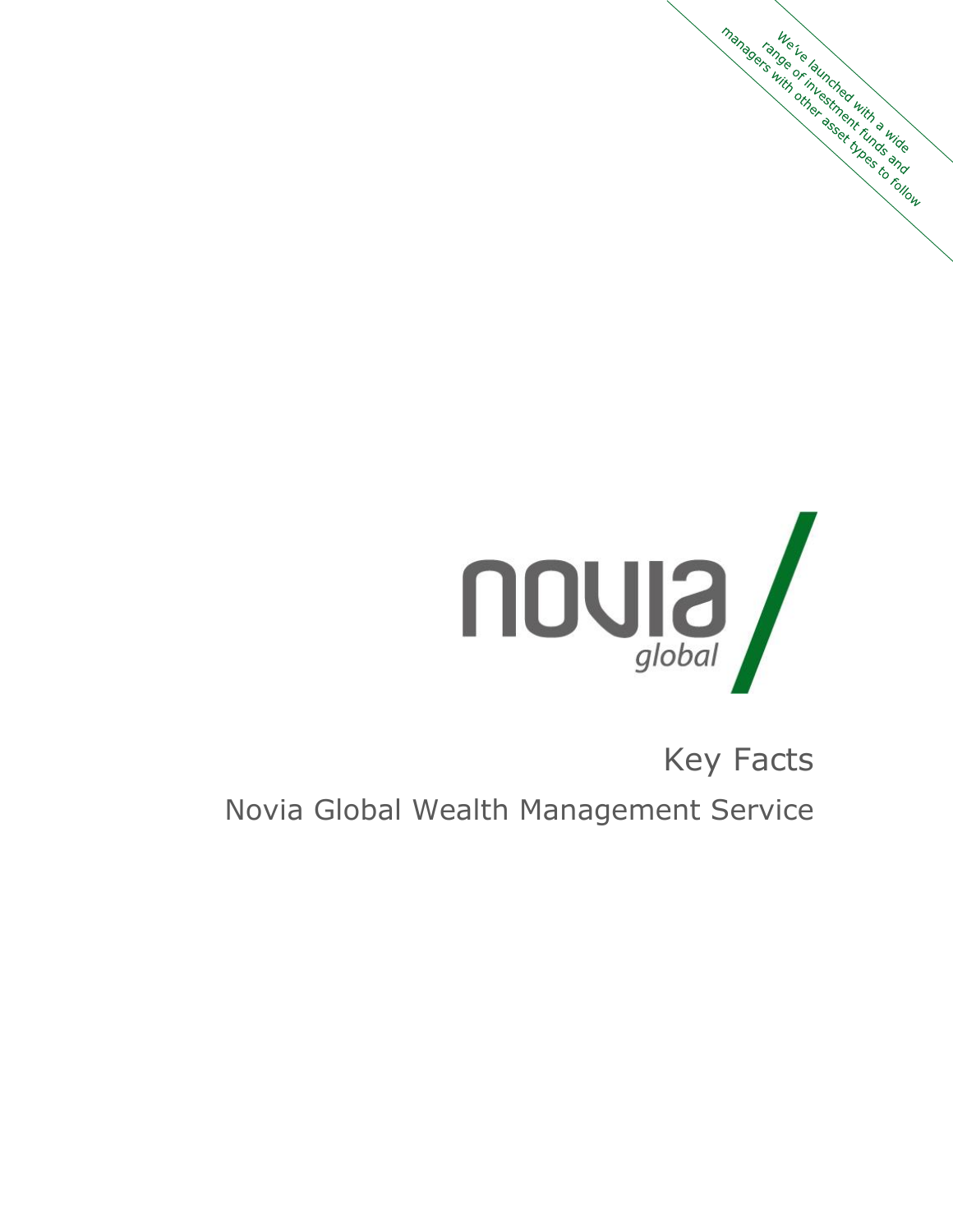# Helping you decide

This key facts document gives you important information about our Wealth Management Service to help you decide if the service is right for you. It tells you about the service and our Global Investment Account. If you are considering investing through the Novia Global Retirement Account, you should also read the attached Plan Particulars to see how it differs.

We suggest you keep this document and that you read it alongside our Terms and Conditions.

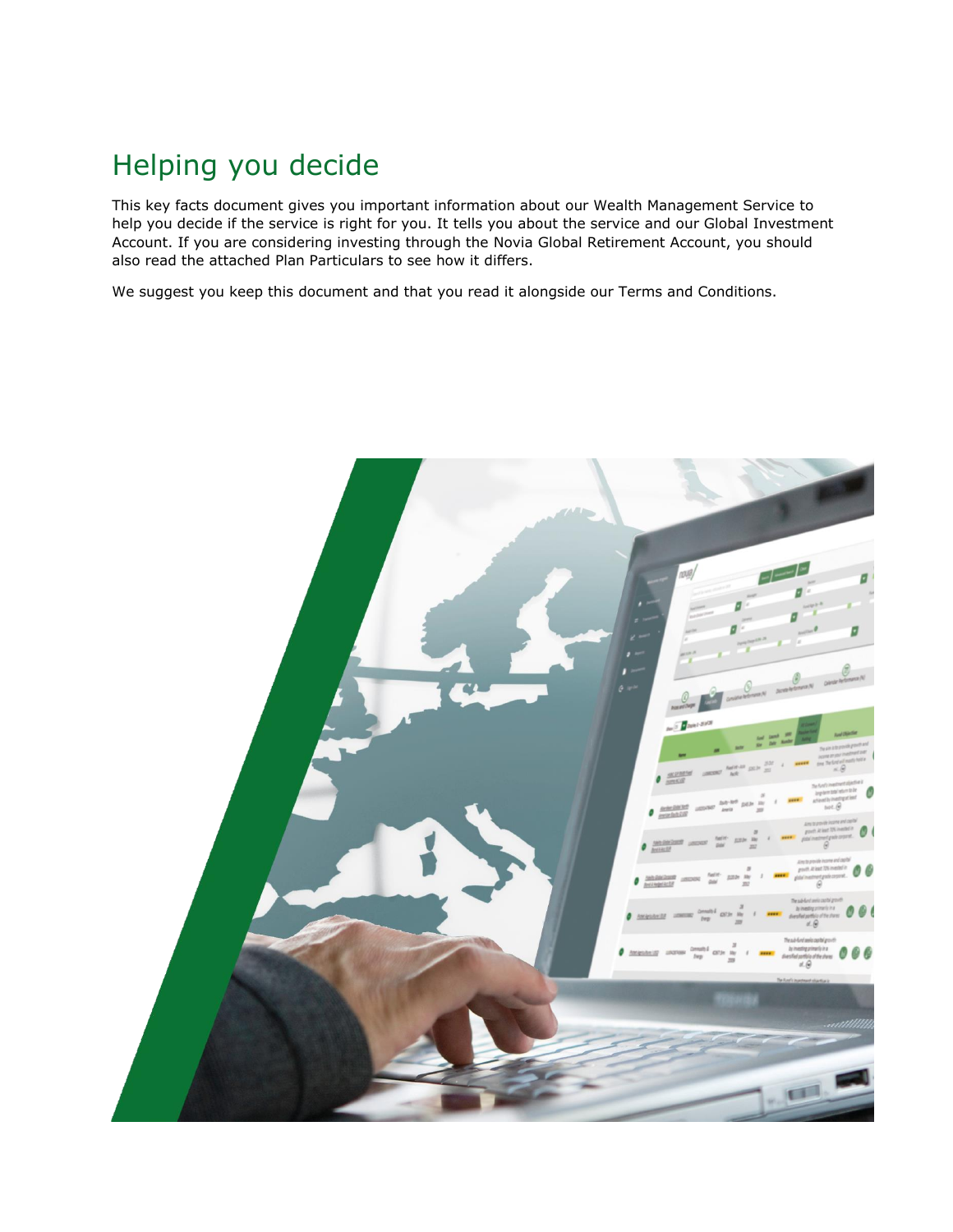

The service is available to clients who are assisted in managing their investments, as it supports the effective, efficient and transparent management of investments. We do not give investment advice – we provide access to the technology, tools, investments and administration to enable Financial Advisers, Private Banks and Trust Companies (Intermediaries) to deliver effective advice and/or service to you.

# **We aim to give you:**

**Choice -** Access to a very broad range of investments. We offer a choice of Investment Managers and Discretionary Fund Managers (DFMs) and a selection of currencies in which you can hold cash or transact.

**Convenience -** Consolidated information on investments from one source, with all investments shown on one statement. We give your Intermediary the ability to use monitoring, switching and rebalancing tools to efficiently maintain your agreed investment strategy – including the risk profile.

**Clarity -** Online access to view investments, transactions, valuations and statements through your secure login.



Our Investment List gives information on the investments available, the countries they are available in and their objectives and charges. It also gives links to more information about the specific risks that apply to each investment.



**Investment risk –** The value of your account and any returns will depend on the performance of the underlying investments you have selected. Their value can fall as well as rise and you may get back less than you invested. Past performance is not a guide to what you might get back in the future. Specific types of underlying investment, including alternative or complex investments, may have distinct risks associated with them. For full information about underlying investments and their specific risks, please always refer to the investment provider's website and other information available such as Key Investor Information Documents and the prospectus.

**Transaction risks –** If you withdraw money, you may not get back the full amount you invested, particularly in the early years. If it is not immediately possible to trade, the delay may result in lower proceeds. If there is insufficient cash in your cash facility, we may require you to sell investments which may occur at a disadvantageous time.

**Charges and tax risks –** Charges will reduce the value of your investment. Any increase in charges will have an adverse impact. Tax legislation, our interpretation of it, and changes to it can also affect the value of your investment.

**Currency risk –** Movement in exchange rates could affect the value of any investments you hold.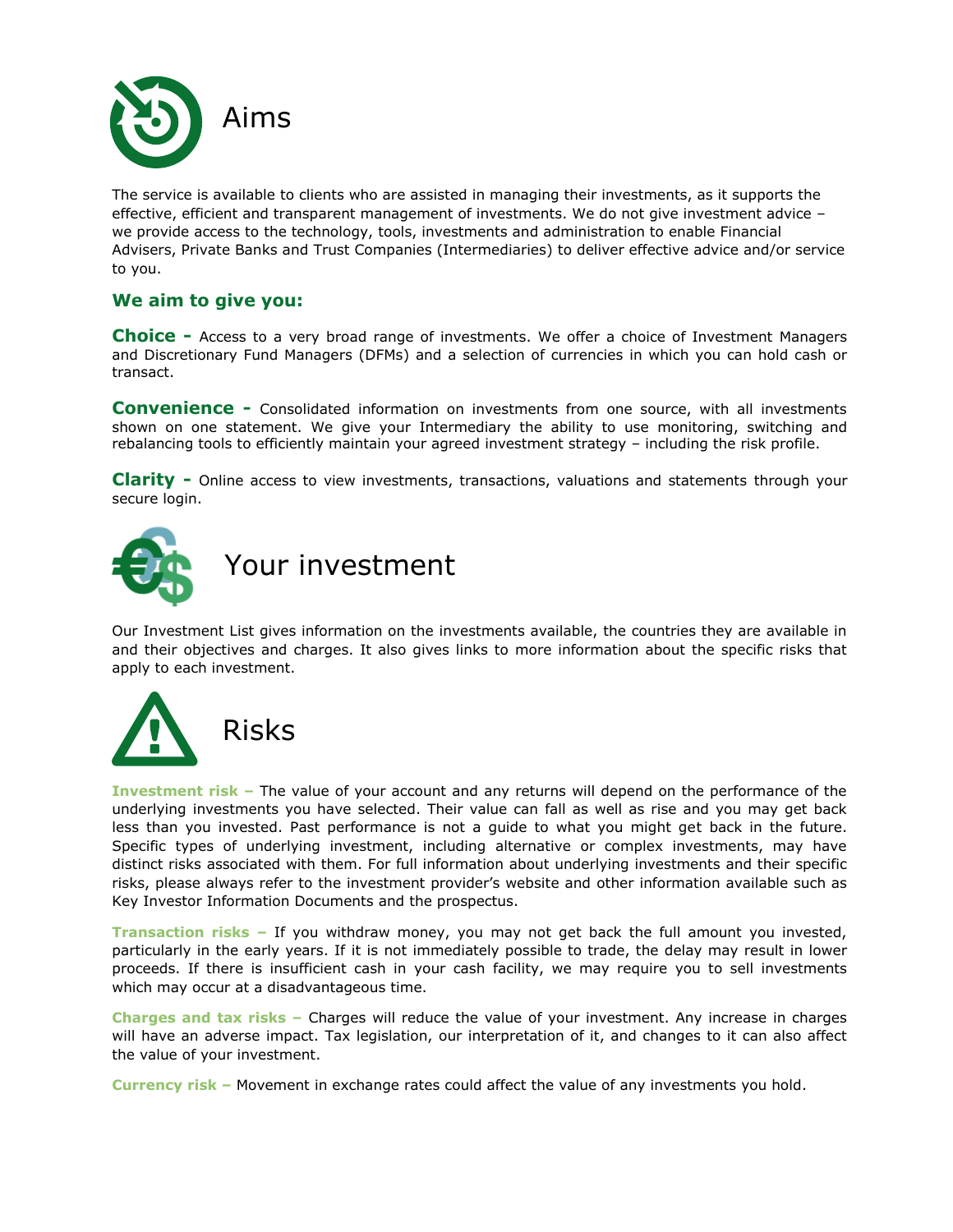

# **How do I open an account?**

You can apply through your Intermediary. To open the account we will need your initial investment by bank transfer. When it has been opened, we will send you confirmation. We will also issue a separate notification of your unique username and instructions on how to set your password.

Once the account is open, you can decide on the investments you want. The money sent to us will be held initially in the Cash Facility until your Intermediary moves it. The Cash Facility will be used for buying and selling investments, receiving investment income, making withdrawals and paying charges. You will be required to hold a minimum cash balance of 2% of the value of your account. The rate of any interest paid on cash held in the cash facility is available at www.novia-global.com. A Cash Facility will be held for each currency you invest in.

All investment funds held in your account will be held offshore by BNP Paribas Security Services - Jersey.

### **How much can I invest?**

You can invest as much as you like.

### **What currencies can I invest in?**

We offer a choice of currencies to hold cash or to transact in. These include Euros, US Dollar, Australian Dollar, Sterling, Swiss Franc and the Hong Kong Dollar.

#### **Where can I invest my money?**

You can invest in a very wide range of investment types, including funds like Societe d'Investissement a Capital Variable (SICAVs), Undertakings for Collective Investment in Transferable Securities (UCITS), Exchange Traded Funds (ETFs), alternative investments, structured products and direct investment in equities and bonds. Depending on the regulatory permissions your intermediary holds, we may be able to offer them access to the ability to build and manage model portfolios. Your Intermediary will let you know which investments and management services are available to you. The investments that are available to you are dependent on your country of residency and may change if this alters.

## **Can I hold cash?**

You can hold as much cash as you like in any of the currencies we offer.

Any gross interest will be calculated daily and paid monthly. Prevailing interest rates can be found at any time on [www.novia-global.com](http://www.novia-global.com/). It is possible in certain market conditions for interest rates to be zero or negative.

You always have to hold some cash in the Cash Facility, as we use this to cover some of the charges. If your cash balance falls below 2% of the value of your account, we may sell investments on your behalf to maintain the balance.

#### **How can I take money out?\***

Full or partial withdrawals may be made at any time from the Cash Facility and paid to your specified bank account. The minimum one-off withdrawal is \$1,000 (USD).

To make a withdrawal, investments will be sold where necessary and the proceeds put into the Cash Facility.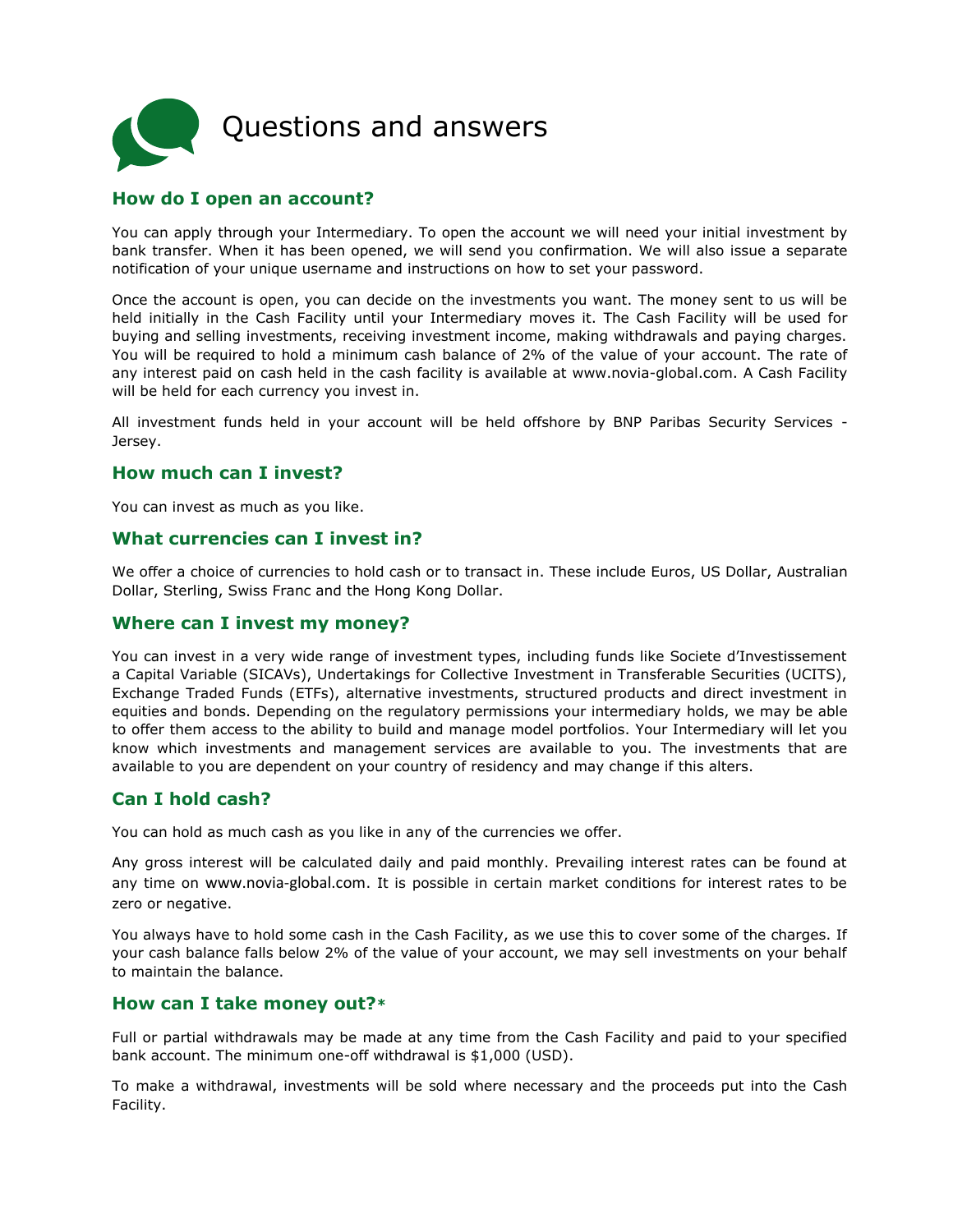# **What are the charges?\***

There are charges for our services together with charges on the underlying investments you hold. You can obtain information on the amount each charge is by referring to your charges schedule.

**Our charges –** We will charge you an establishment fee on the investment you make. We do not take this on any income you make on your investments. There is a yearly service charge. This is taken on a monthly basis from the Cash Facility. Charges apply for paper communications and certain one off servicing requests – see our Terms and Conditions and Charges Schedule for further information.

A dealing and settlement fee applies on all transactions.

**Investment Fund Management charges –** Investment managers take charges such as annual management fees and expenses. These depend on the investments you chose and are detailed on the Investment List. Fund manager information including any Key Investor Information Documents are also available on the Investment List – these are available from your Intermediary.

**Discretionary Fund Manager Services –** If you choose to use a DFM, it will usually charge a percentage of the value of the funds that they are managing for you.

**Custodian charges –** BNP Paribas Security Services – Jersey charge a fee for their services, which will be deducted from the cash facility.

**Your Intermediaries remuneration –** You will agree this with your Intermediary. You can arrange for any charge to be ad-hoc, initial and/or ongoing.

#### **How will I know how my account is doing?**

Our secure website, www.novia-global.com, gives you up to date valuations, access to your statements and details of all transactions. You simply log onto the secure area using your unique username and password.

Changes being made to any of the underlying investments (like a name or objective change) are known as Corporate Actions. These are communicated through our website. If any change would have a material impact on your investments, we will inform you by e-mail.

#### **Can I change my investments?**

Through your Intermediary, you can use the service to buy, sell and switch investments. Following a request to switch investments, we will sell the requested investment and purchase the new one once the proceeds are available in the Cash Facility. We do not have a switching charge.

You can request portfolio rebalancing (excluding equities) to take place each year, at no additional cost. This will maintain the required balance of the investments. You can also pay to rebalance at any time.

#### **What about tax?**

Your tax position will depend on your personal circumstances and local legislation and can change, so you should speak to your Intermediary about it. Buying and selling investments (either through your instruction or through our actions to operate in line with the terms and conditions) can have implications for income, capital gains or inheritance tax. You will be able to access information on-line, so that you can handle your tax situation appropriately.

#### **What happens to the account if I die?\***

The tax treatment will depend on your personal circumstances. Authority over your investments will pass to your personal representatives – if they are not already subject to a trust arrangement- and we will accept instructions from them.